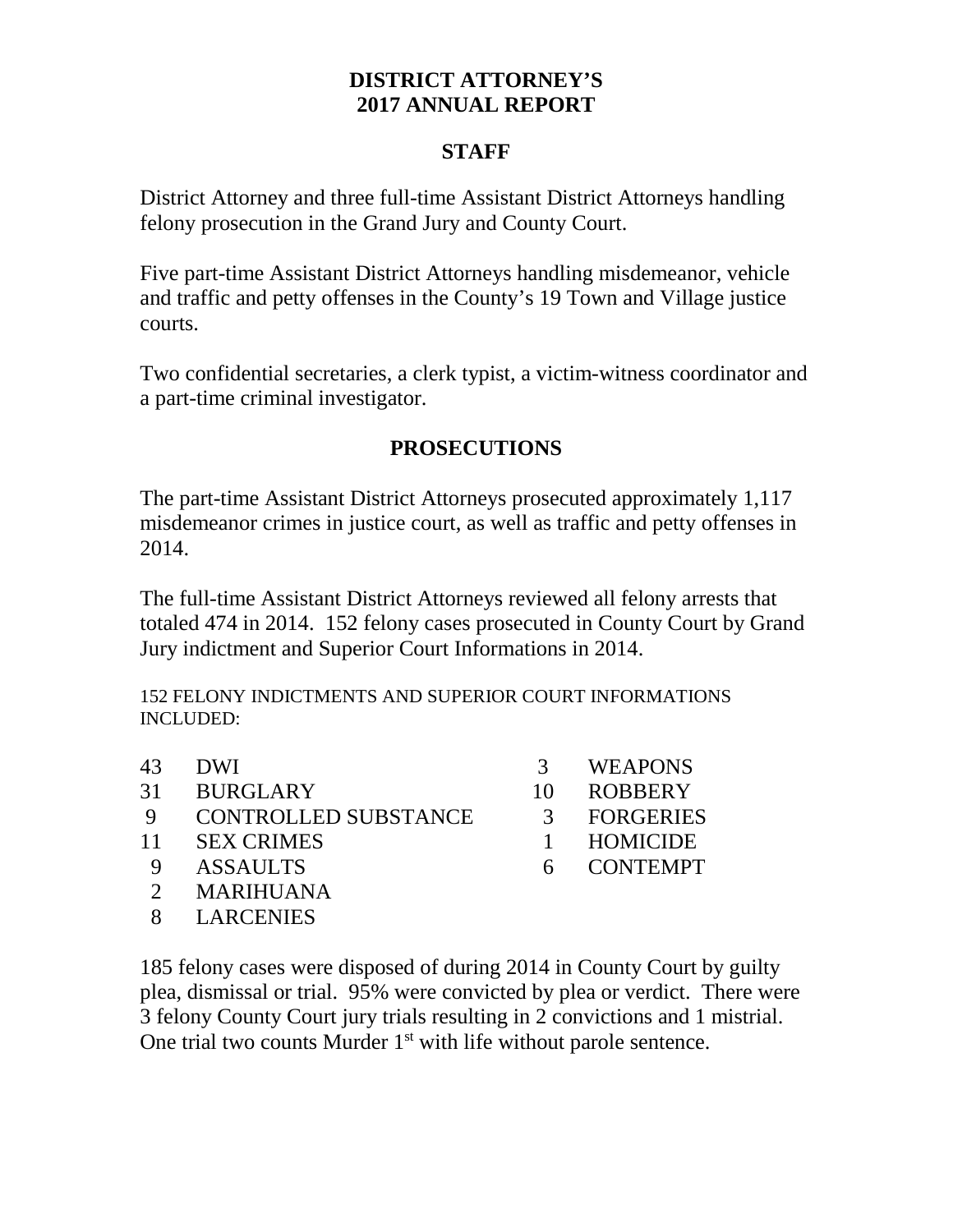## **BUDGET**

\$1,070,217 annual modified budget. \$119,739 revenues including \$29,200 State Aid to Prosecution grant and \$72,189 District Attorney salary reimbursement for 2015.

Christopher Bokelman Acting District Attorney District Attorney's Office Wayne County, New York

Hall of Justice 54 Broad Street Lyons, New York 14489 Phone: (315)946-5905 Fax: (315)946-5911

#### ASSISTANT DISTRICT ATTORNEYS

- Jacqueline McCormick, 1st Asst. County Court
- Timothy G. Chapman County Court
- Bruce Rosekrans County Court Palmyra Town & Village Court

# PART-TIME ASSISTANT DISTRICT ATTORNEYS

- Michael D. Calarco Arcadia Town Court Marion Town Court - Judge Bender Newark Village Sodus Town – Judge Fratangelo
- Mark Williams Huron Town Macedon Village Rose Town Williamson Town - Judge Van Nostrand Walworth Court – Judge Majchrzak
- Tracey L. Fox Macedon Town Ontario Town - Judge Sucher Savannah Town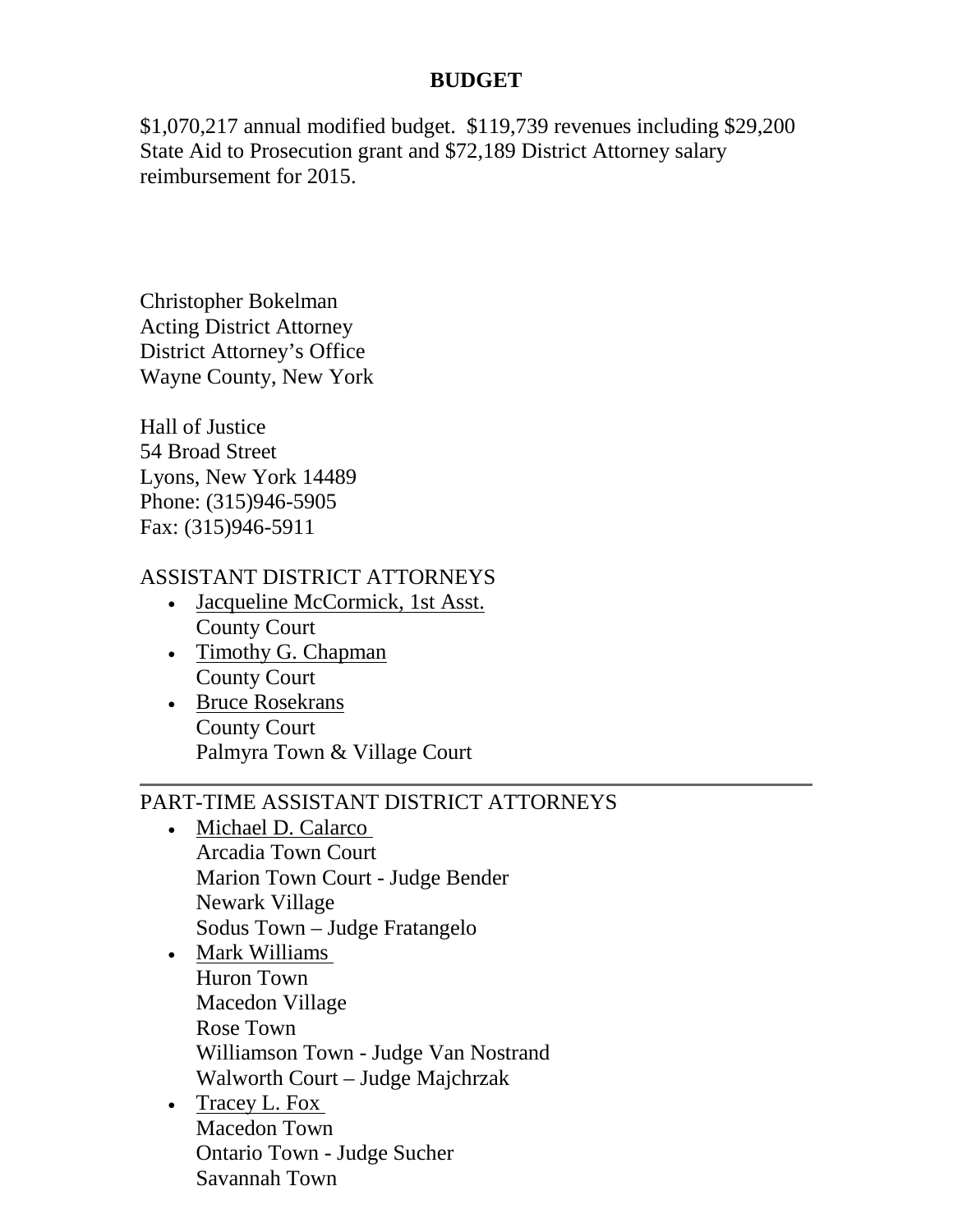Wolcott Town Wolcott Village

- Scott J. Kadien Lyons Town - Judge Hartwell Marion Town - Judge Bonafede Ontario Town - Judge Higgins Sodus Town Court - Judge Putnam Walworth Town - Judge Young Williamson Town Court Judge Stritzel
- David V. Shaw Butler Town Galen Town Lyons Town - Judge Wunder

### **2016 Victim/Witness Services Stats:**

| <b>Clients Served (Unduplicated):</b>                                                                             | 451                    |
|-------------------------------------------------------------------------------------------------------------------|------------------------|
| <b>Telephone/E-Mail Contacts with Victims:</b>                                                                    | 1041                   |
| <b>In-Person Victim Contacts:</b>                                                                                 | 226                    |
| <b>Contacts with Criminal Justice Staff:</b><br>(DA's Office, Judge Notifications, Court Clerks, Police Agencies) | 1145                   |
| <b>Contacts with Human Services Staff:</b><br>(VRC, Counseling Agencies, OVS, Medical Facilities)                 | 272                    |
| Clients served by victimization type:                                                                             |                        |
| <b>Victimization Type:</b><br>a. Assault                                                                          | <b>Clients:</b><br>104 |
| b. Adult Sexual Assault<br>c. Adult Sexual Abuse/Assaulted as Child                                               | 10<br>2                |
| d. Arson<br>e. Bullying                                                                                           | 2<br>3                 |